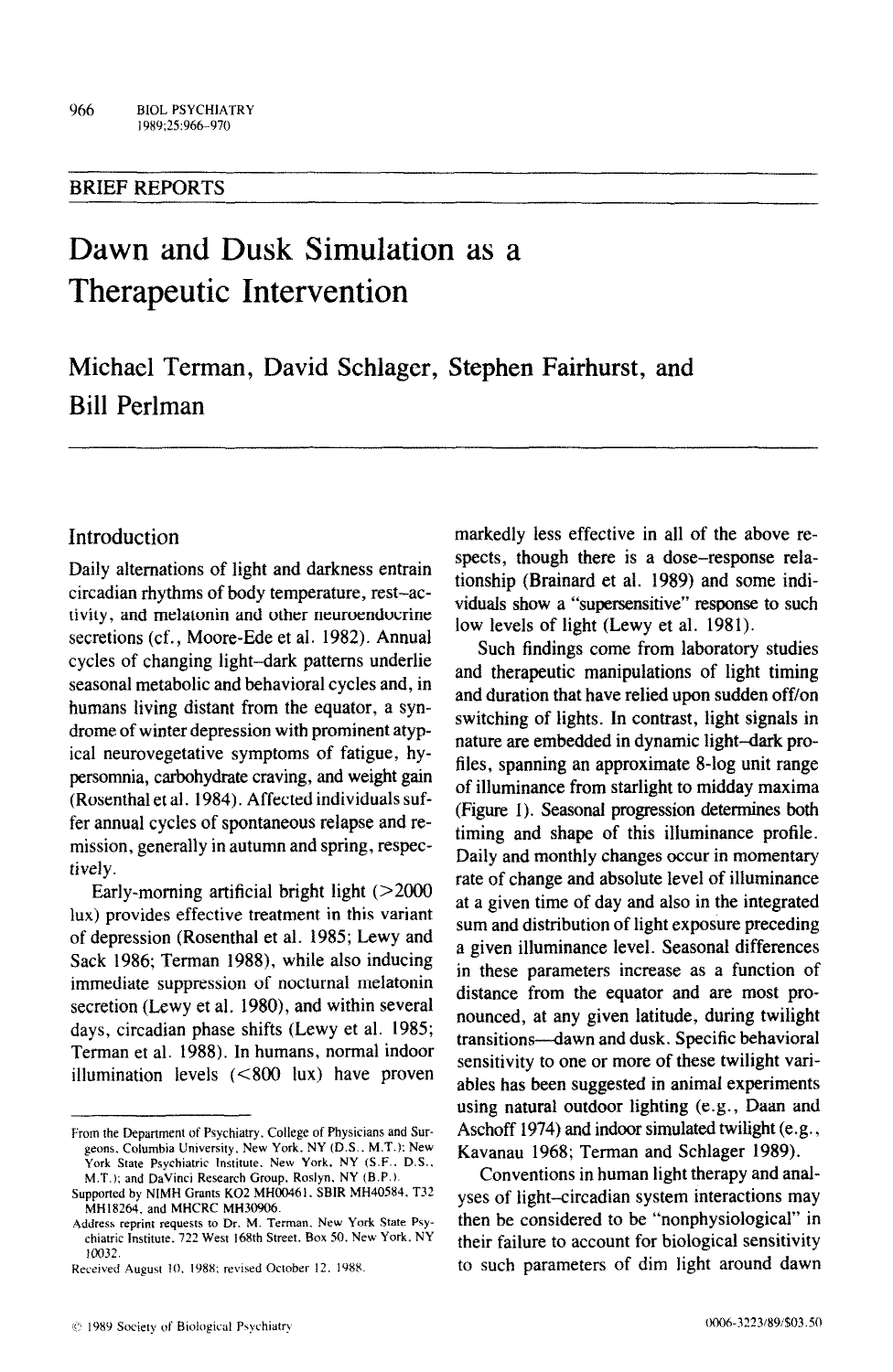

Figure 1. Algorithmic representation, at 45° north latitude, of dawn twilight illuminance patterns at summer solstice, autumnal equinox, and winter solstice. The standard bright light therapy signal of **2500 lux** administered for 2 hr upon awakening at 6 **AM** is superimposed. Note differences in shape, as well as position, among the different curves.

and dusk, or to the continuing changes of brighter, midday light.

This article reports the development of a lighting system that precisely simulates natural outdoor light-dark cycles, including twilight transitions. Clinical and physiological sensitivity to the twilight signal in human seasonal depression is explored.

#### Methods

The system consists of a computer algorithm that specifies instantaneous illumination levels-from starlight, skylight, and sunlight sources---and controls a light attenuation apparatus attached to a high-intensity fluorescent light source (Terman et al. 1989). A photosensor feedback serves to fine-adjust light levels for close fit to the model, which has been validated in outdoor tests.

The system is capable of delivering dynamic twilight signals over 6 log units of illuminance between starlight levels and approximately 1000 lux, the latter achieved around sunrise and sunset. The twilight profile can be specified to any particular day of the year at any latitude on earth and can be delivered while a subject sleeps and awakens spontaneously.

Three subjects having major affective disorder, depressed, seasonal pattern (winter) by DSM-IIIR criteria were selected for a clear history of responsiveness to conventional bright light therapy. Baseline Hamilton Rating Scale for Depression (HAM-D) score was  $>12$  to enter. The subjects were exposed to simulated twilight signals of dawn-only or dusk-plus-dawn, delivered at the bedside during 7-14-day home trials. The therapeutic dawn-only profiles were that of May 5, halfway between the equinox and summer solstice, corresponding to a date well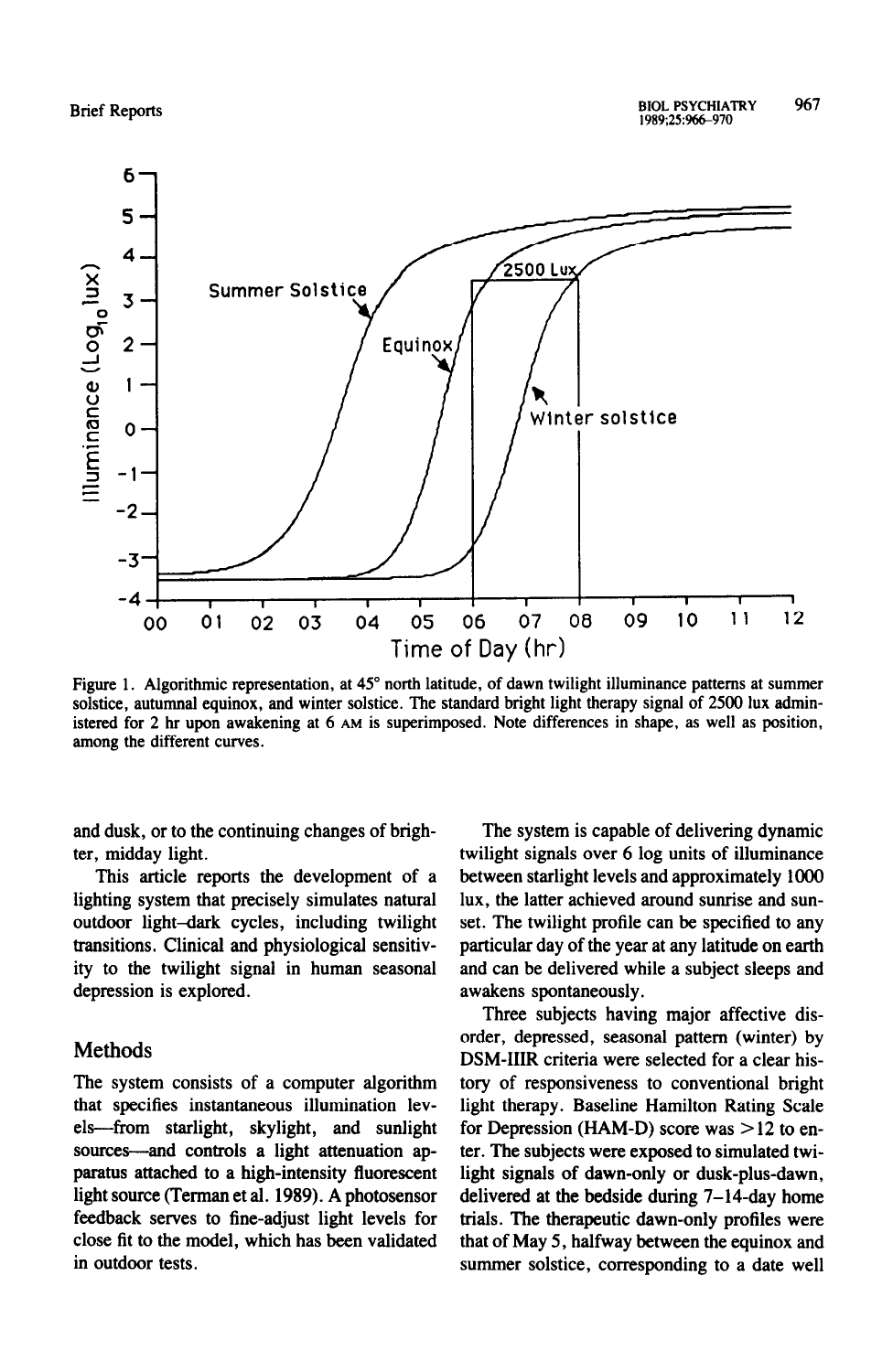

Figure 2. (a) Early morning suppression of nocturnal melatonin secretion in a winter depressive patient in the presence of simulated equinox dawn signal, truncated suddenly to darkness, as compared to baseline dim light (<200 lux) conditions on 2 consecutive nights. Curve fits are based on an iterated running median. (b) Phase advance of nocturnal plasma melatonin in a winter depressive patient, measured under dim light conditions before and after 8-day home exposure to a May 5 dawn signal. Dawns progressed beyond sunrise to a maximum, steady signal of approximately 1000 lux by 5:oO **AM.**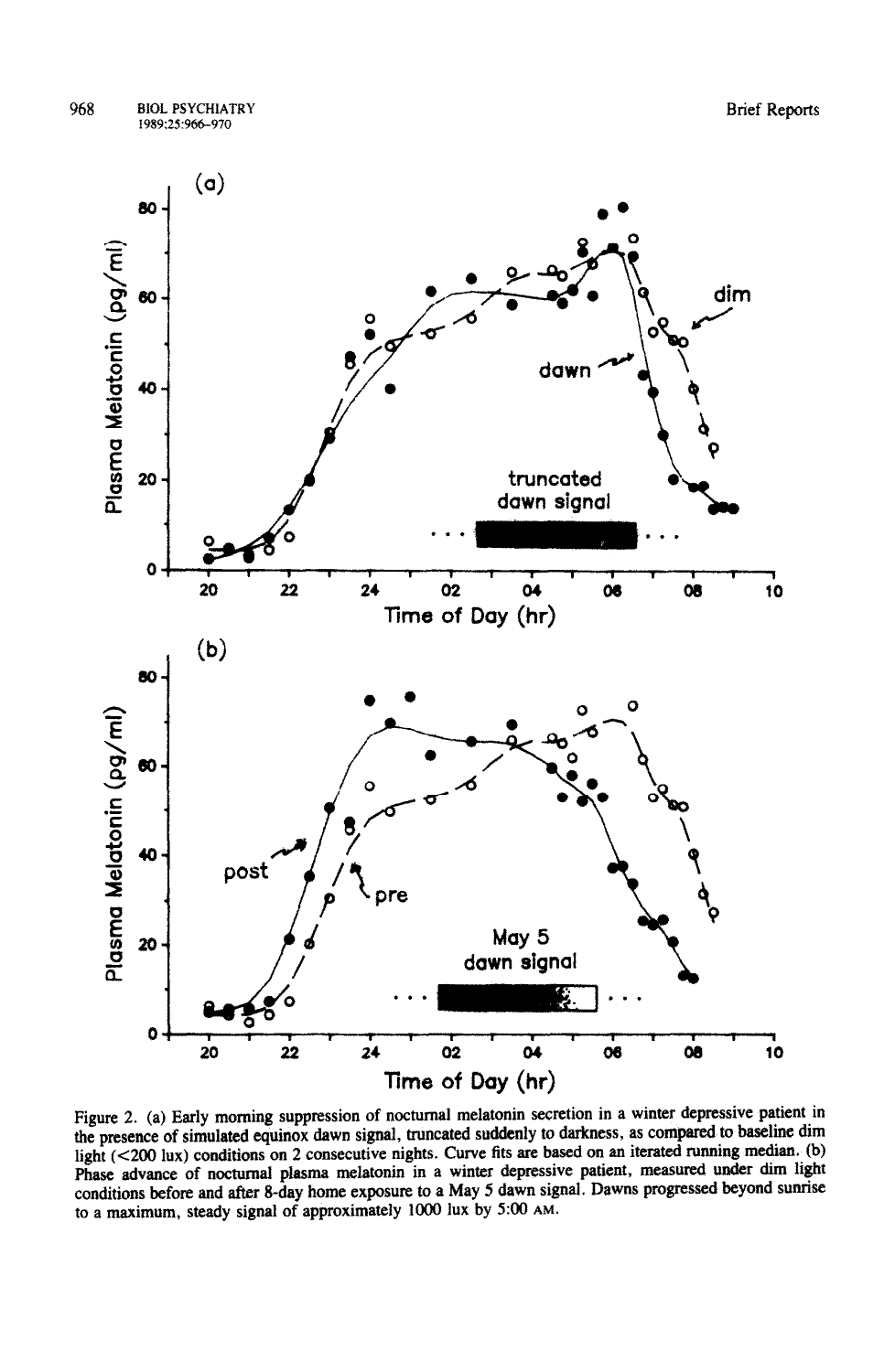past spontaneous natural remission for most winter depressives. The dusk-plus-dawn profile was of June 22 (summer solstice) and all were of 45° north latitude. May 5 dawn light onset was at 2:59 AM, progressing to sunrise (approximately 800 lux) at 4:53 AM, and to a maximum of 1000 lux achieved about 1 min later and maintained until the patient arose.

Overnight plasma melatonin patterns were measured in our Biological Studies Unit before, during, and after twilight exposure using radioimmunoassay technique (Terman et al. 1988). Clinical improvement was judged in psychiatric interviews utilizing the SIGH-SAD subscales of HAM-D and atypical symptoms (Williams et al. 1988). Sleep data were collected with daily, self-rating sleep logs.

#### Results

Baseline nocturnal melatonin secretion patterns under dim light conditions (<200 lux) were altered in the presence of the dawn signal, where high nocturnal levels persisted until sunrise, then showed an exponential suppression toward the daytime minimum (Figure 2a). This phenomenon of melatonin suppression in the presence of the dawn twilight was seen in both subjects tested, at both baseline and posttreatment conditions, regardless of whether the signal progressed beyond sunrise or was abruptly truncated to darkness just prior to sunrise. Circadian phase, as indicated by melatonin secretion pattern measured under dim light conditions without twilight, clearly advanced after a week's treatment with dawn twilights (Figure 2b).

Clinical evaluation indicated full remission in one patient (HAM-D/atypical scores from 14/18 to 5/3) and significant reduction of depressive symptoms in another (13/10 to 7/3). A third subject reported sustained improvement in energy upon awakening under the dawn twilight, but showed no significant improvement in mood or other symptoms  $(10/20 \text{ to } 13/18)$ . It should be noted that this clinically unresponsive patient exhibited both circadian phase advance and immediate melatonin suppression during the dawn exposure trials.

Initial wakings occurred well before sunrise in the dawn twilight period, though sleep resumed easily, with final spontaneous awakening and arising within minutes of sunrise. Patients also reported a pleasant hypnotic sensation with summer solstice dusk twilights presented at bedtime, and consistently fell asleep within 30 min of simulated sunset. Dawn and dusk together



Figure 3. Pretreatment disrupted sleep pattern and adjustment to dusk and dawn signals. Horizontal lines portray sleep episodes.